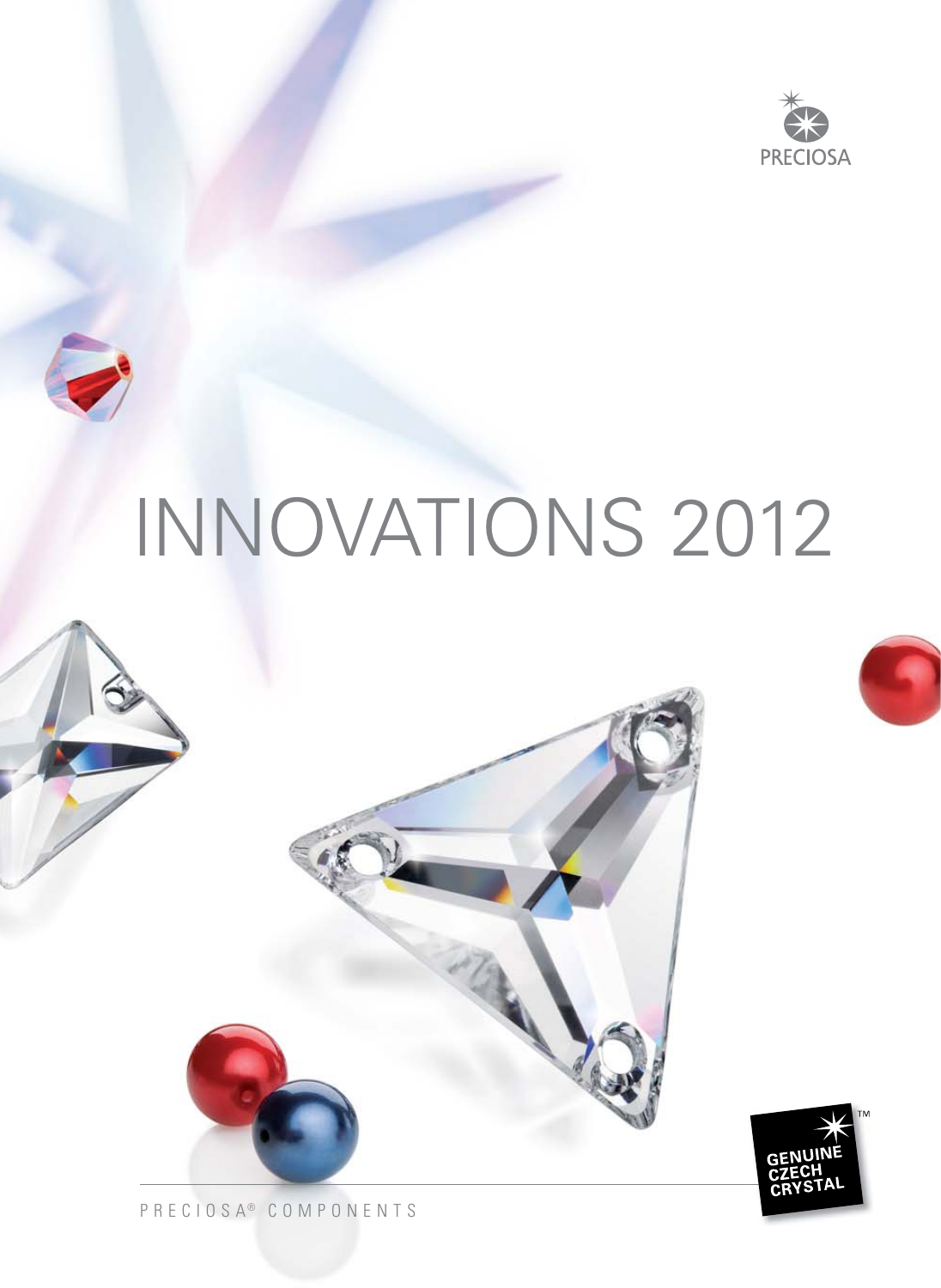

# Preciosa® GENUINE CZECH CRYSTAL™

For centuries, Bohemia, a part of the Czech Republic, has been known for its crystal. It was here where the art of crystal cutting was perfected. Today, Preciosa is known worldwide for its unique Hi-Pure Crystal Technology. Our crystal products possess extraordinary optical and aesthetic characteristics. The Preciosa® GENUINE CZECH CRYSTAL™ trademark is a guarantee of the finest quality Czech product available only from Preciosa.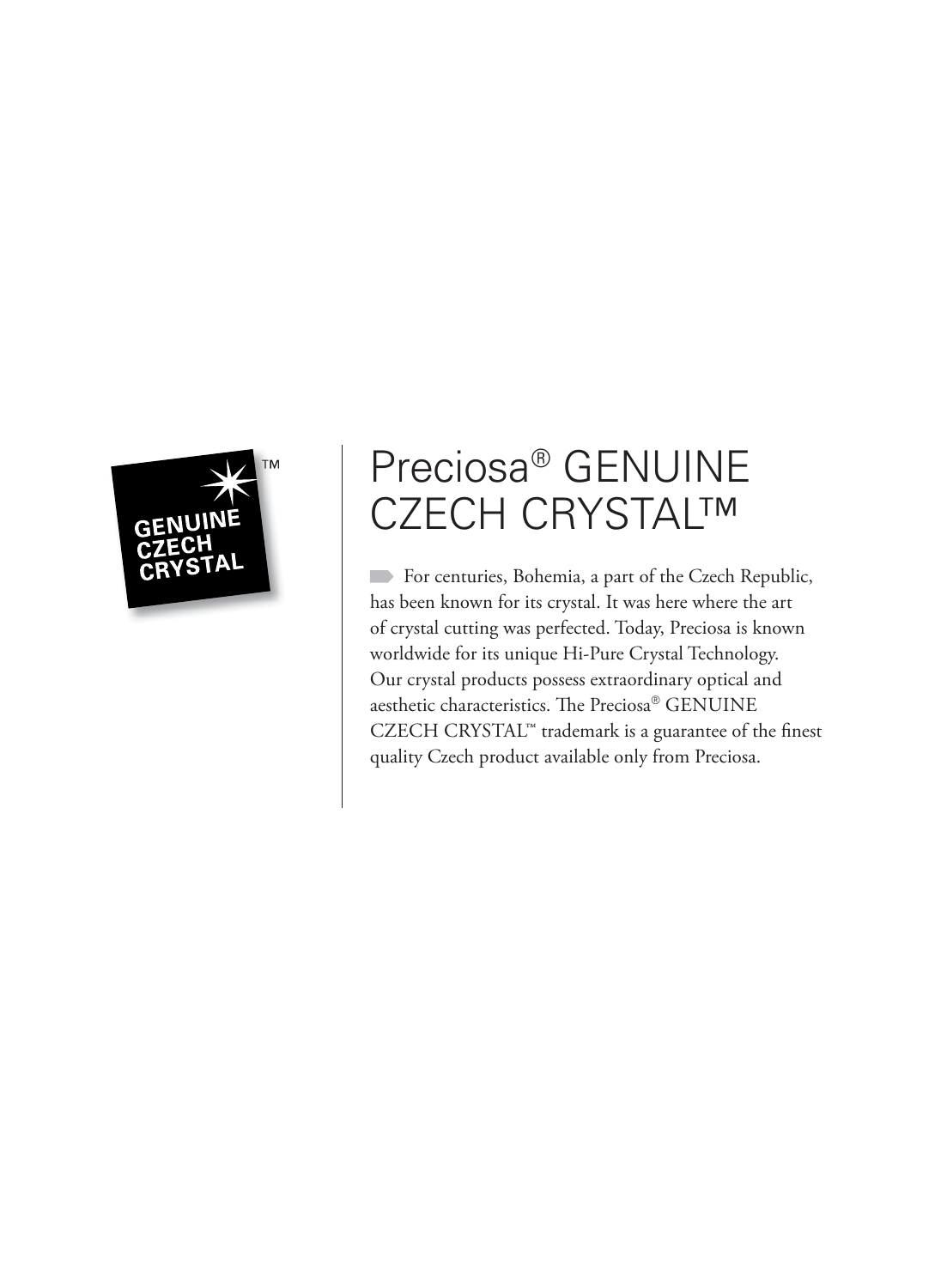

# Environment

 Preciosa is a European company that believes in supporting the preservation of the environment. We strive to ensure safety for those who use our products. We enforce environmentally safe working conditions and utilize ecologically responsible technologies. We are proud that Preciosa crystal and glass components are certified according to the European Standard EN 71 – Safety of Toys – Volume 3 Issue 1996 /A1, Year 2001. They are also compliant with the International Standard OEKO-TEX 100.

All Preciosa colours are RoHS compliant\* according to the exemption on the use of glass melt dated 26th June 2006.

\*except Citrine, Sun, Hyacinth, Coral, Lt. Siam, Siam, Garnet.

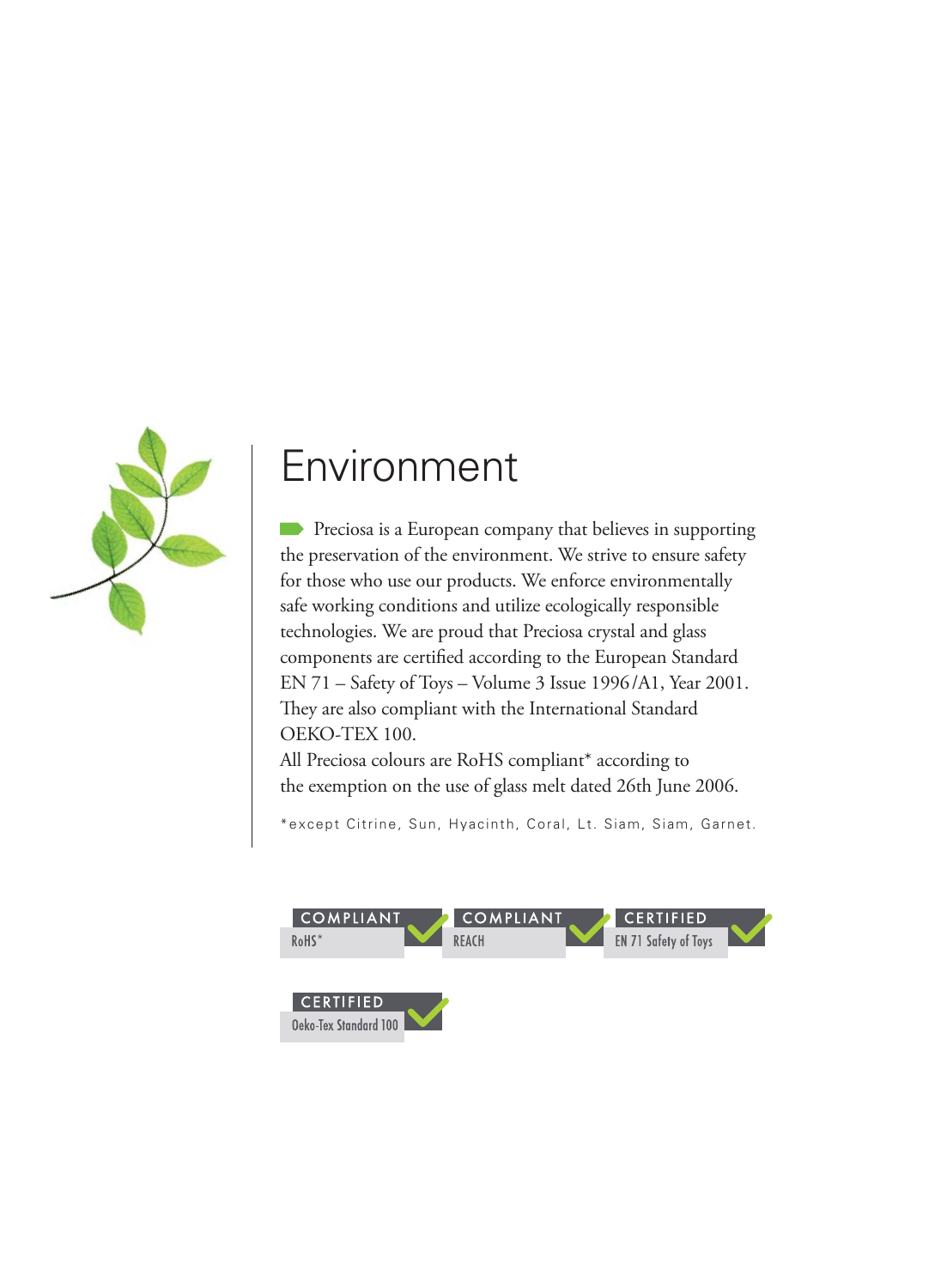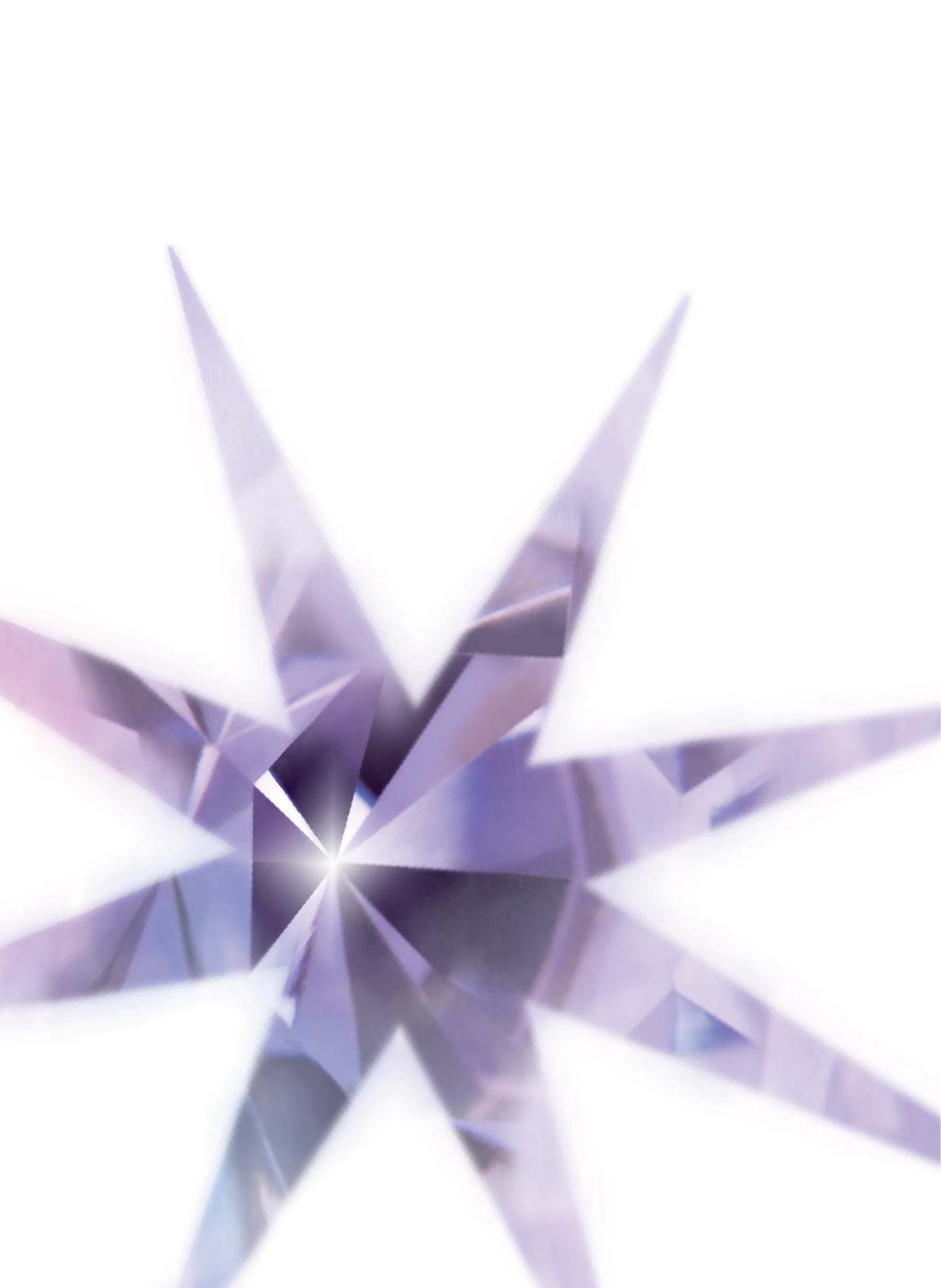# UNITY OF FUN AND CREATIVITY - MORE COLOURS, MORE SHAPES, MORE SIZES!

Preciosa is adding new and eagerly awaited pieces to its wide offer. Whether you enjoy the charming brilliance of large crystal stones, the shimmering pearly tones, or the glimmer of iridescent coatings, you can rely on our well-known, perfectly cut Preciosa® GENUINE CZECH CRYSTAL™ and the finest quality we guarantee.

Let our offering inspire your imagination and playfulness. With Preciosa new products you can be sure to get the proved and tested quality from the traditional producer, one of the best in the world.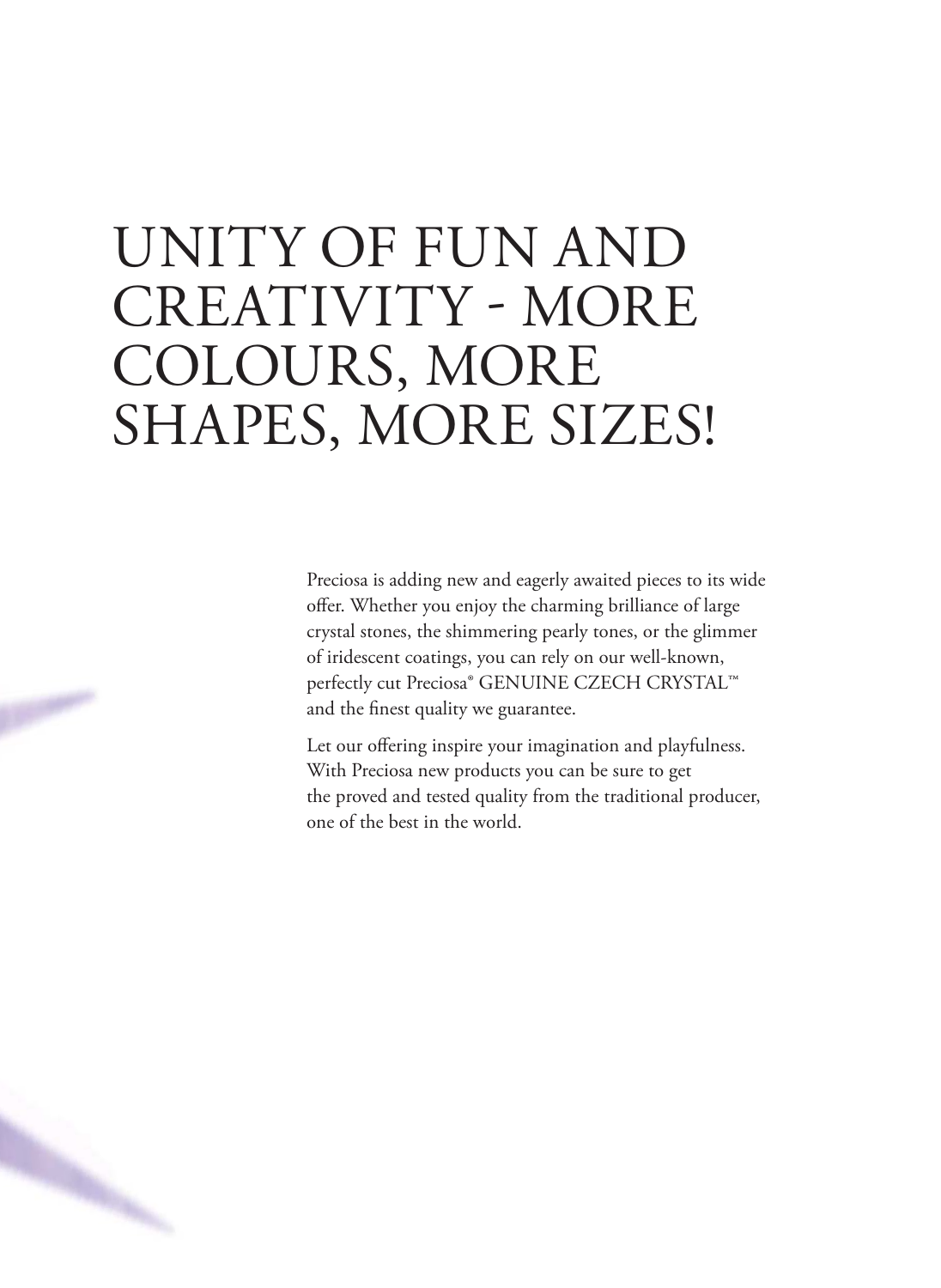*Sophisticated geometrical shapes and perfect cut for unrivalled designs!*

# OUR SEW-ON COLLECTION EXPANDS AGAIN!

Show the best of your creativity and enjoy using our highly visible stones in your creations. Now we offer new geometric shapes of sew-on stones - the Triangle and the Rectangle. The sophisticated geometric shapes with perfect cut and brilliance will help you achieve unrivalled results.

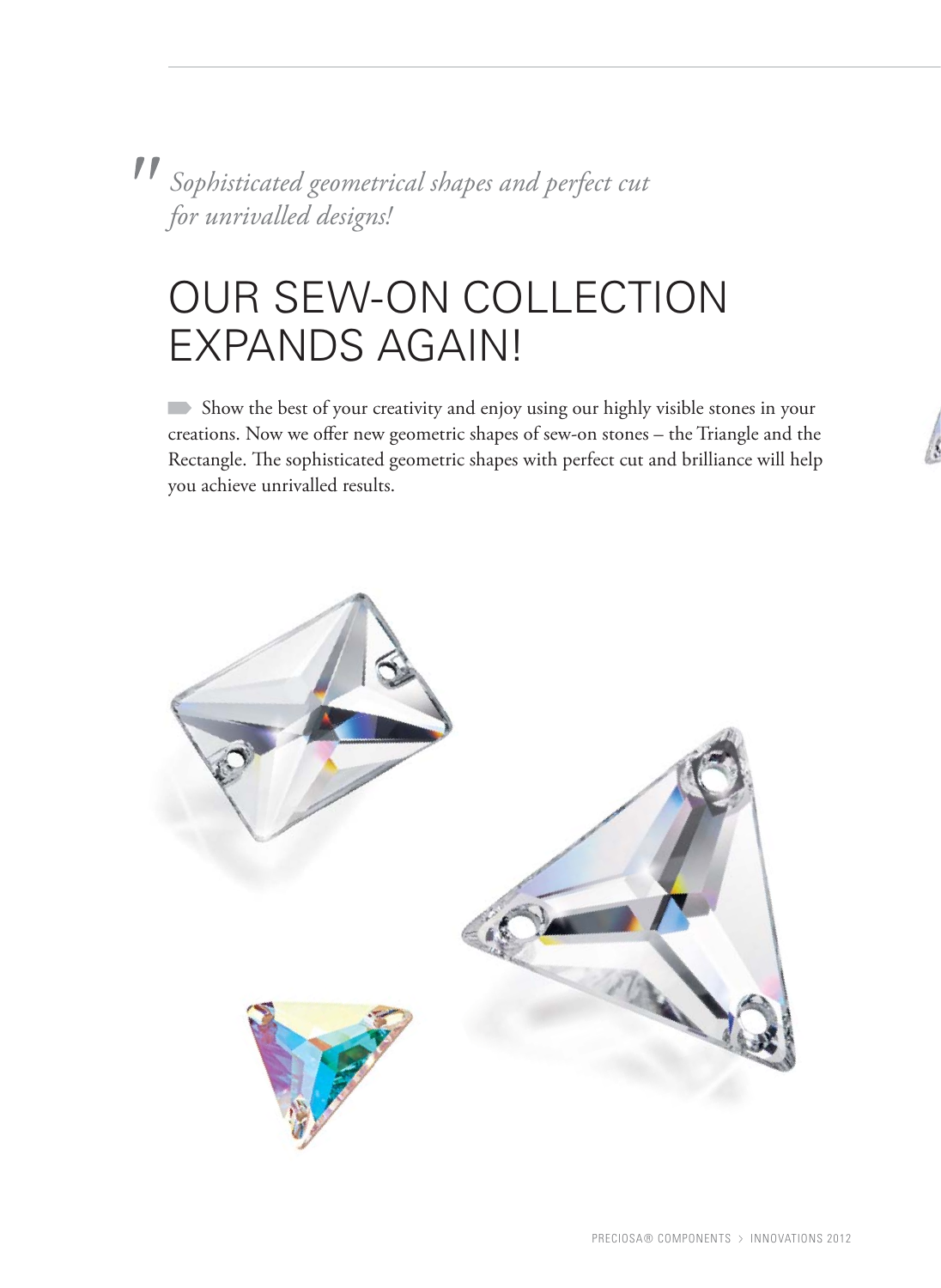



#### MC Triangle 301 3H | **ART. 438 72 301**

The Triangle is the first three-holed stone in our collection of sew-ons! This sparkling crystal triangle complements our existing offering of geometric shapes. The Triangle is available in 16 mm in Crystal, Crystal AB and Crystal Honey.

| <b>COLOUR</b>                            | <b>REA</b> |
|------------------------------------------|------------|
| $Crystal$ $  00030$                      | (S)        |
| <b>Crystal AB</b> $\vert$ 00030 (TC) (S) |            |
| <b>Crystal Hon</b> $ 00030$ (TC) (S)     |            |





### MC Rectangle 301 2H | **ART. 438 76 301**

The two-holed Rectangle expands our product range of highly demanded large stone. This stone is available in 18×13 mm in Crystal, Crystal AB and Crystal Honey.



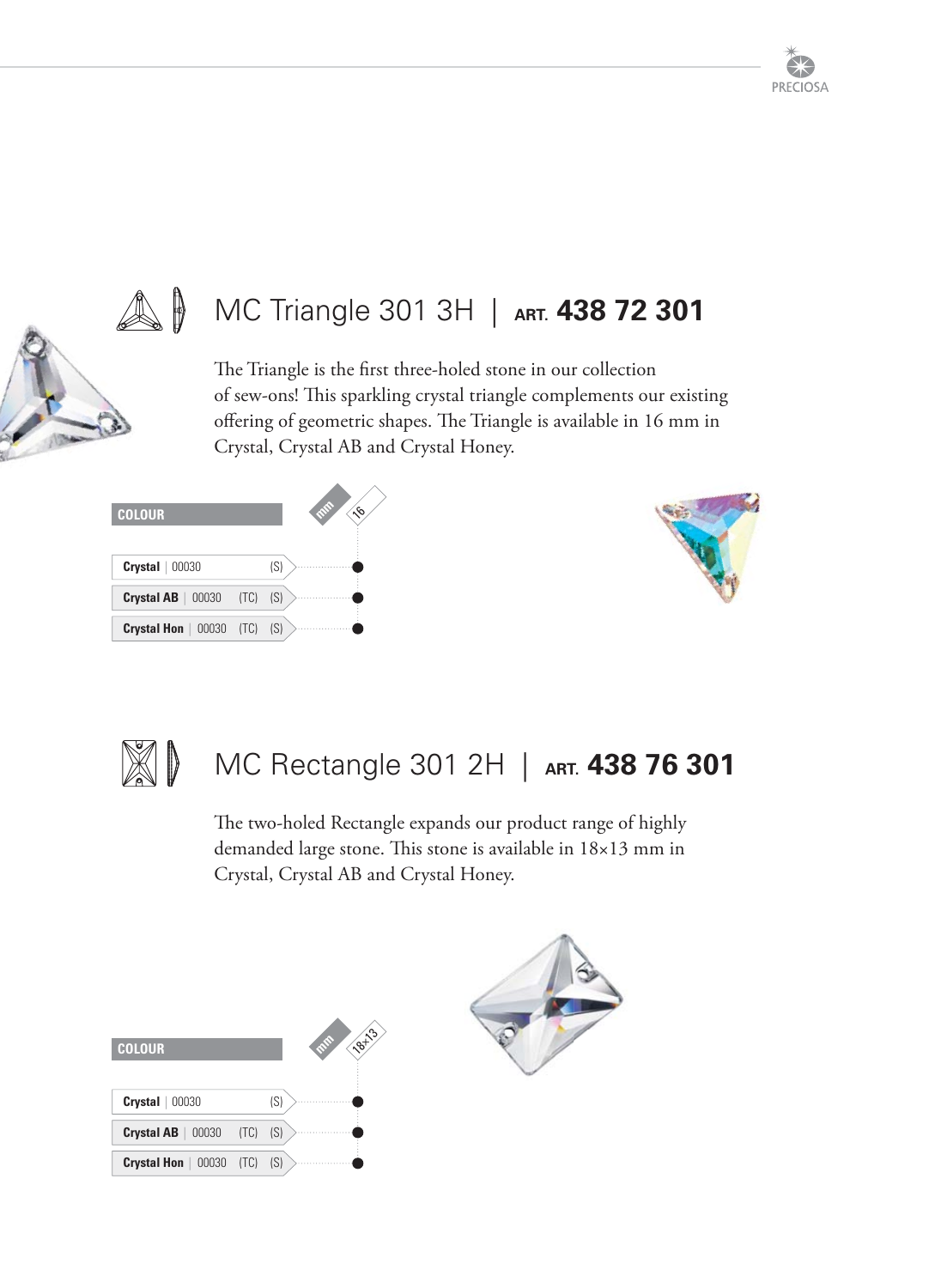## POPULAR SEW-ON STONES NOW AVAILABLE IN LARGE SIZES!

 Enjoy even larger sew-on stones that will dazzle and enhance your creations with precisely cut large shining facets and make your designs eye-catching.

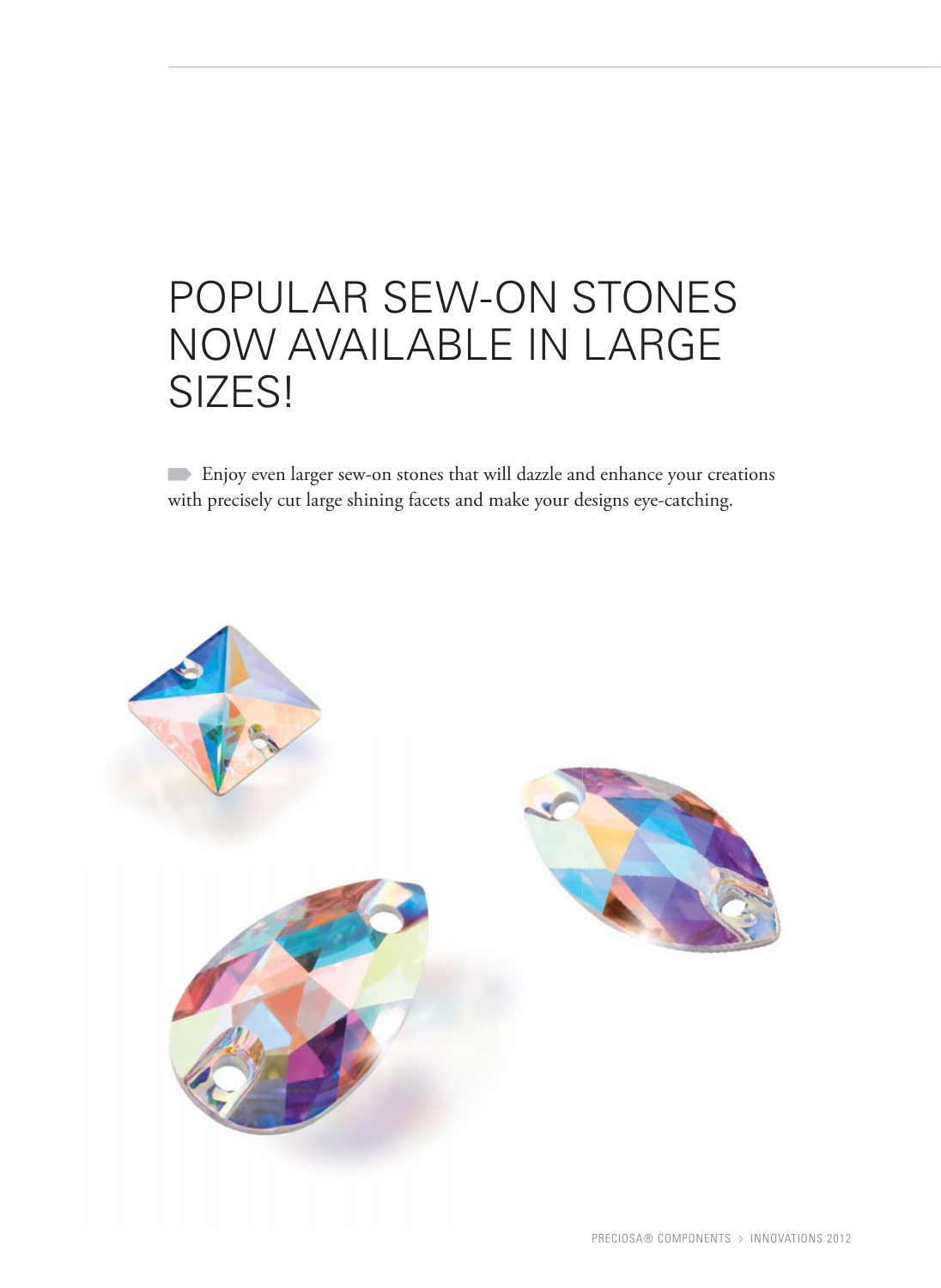



#### MC Square 303 2H | **ART. 438 73 303**

The popular two-holed Square now comes in a new, larger size. The  $16\times16$  mm size is joined by a larger  $22\times22$  mm in Crystal, Crystal AB and Crystal Honey.





#### MC Pearshape 301 2H | **ART. 438 67 301**

Even the teardrop Pearshape now comes in a larger version. You can order this two-holed stone both in the standard 12×7 mm size and also in the new 18×10.5 mm version in Crystal, Crystal AB and Crystal Honey.

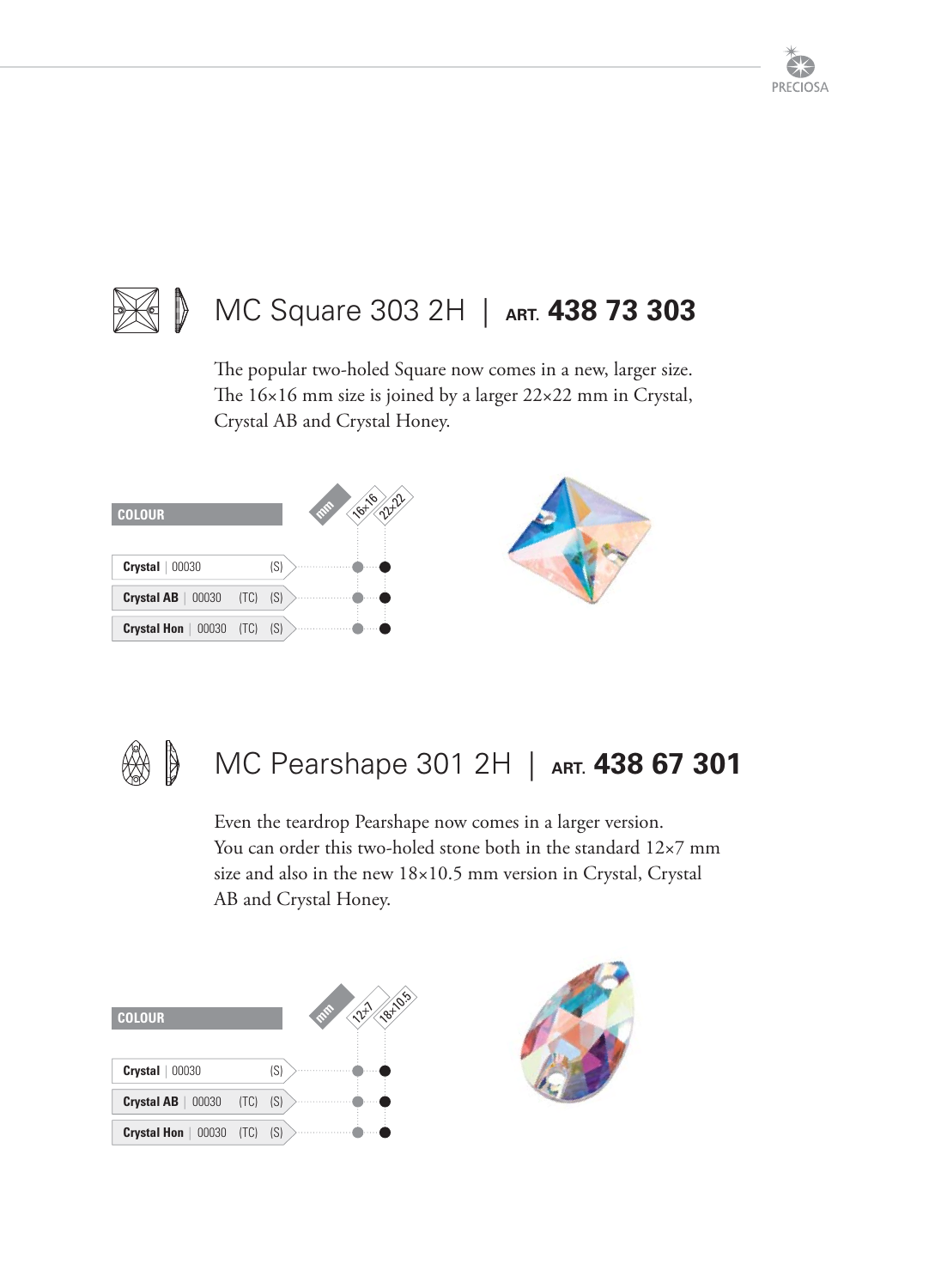

### MC Navette 301 2H | **ART. 438 64 301**

The two-holed 12×6 mm Navette has always been a hit, and now it has been joined by the 18×9 mm version. Both are available in Crystal, Crystal AB and Crystal Honey.



**NOTE:**

(S) – Silver Foiling (TC) – Top Coating (FC) – Full Coating

 $\bullet$  – New  $\parallel$   $\bullet$  – In standard offer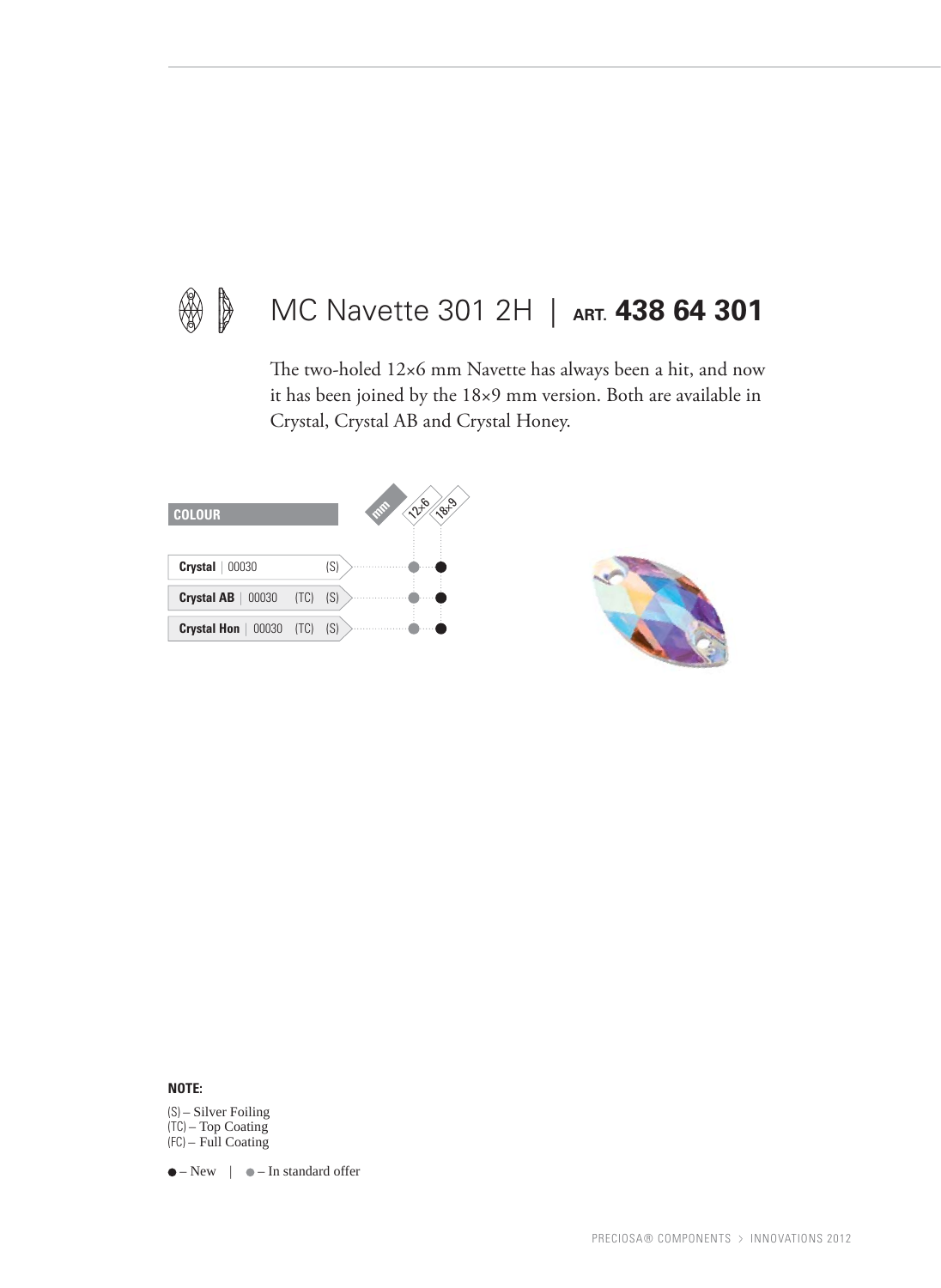# MAXIMIZE THE EFFECT WITH BOTH SIDES OF SHIMMERING AB COATING ON PRECIOSA BEADS!

 $\blacksquare$  The new way of applying the double-sided AB coating onto rondelles adds a spectacularly enchanting rainbow shimmer to the beads surface. Only the top producers in the world can give you this full coating that upgrades every bead with the popular AB coating into a unique iridescent piece.



#### MC Bead Rondell | **ART. 451 69 302**

The new AB 2x rondelles come in three sizes: 4, 5, and 6 mm. The full coating is available on both crystal and coloured beads.







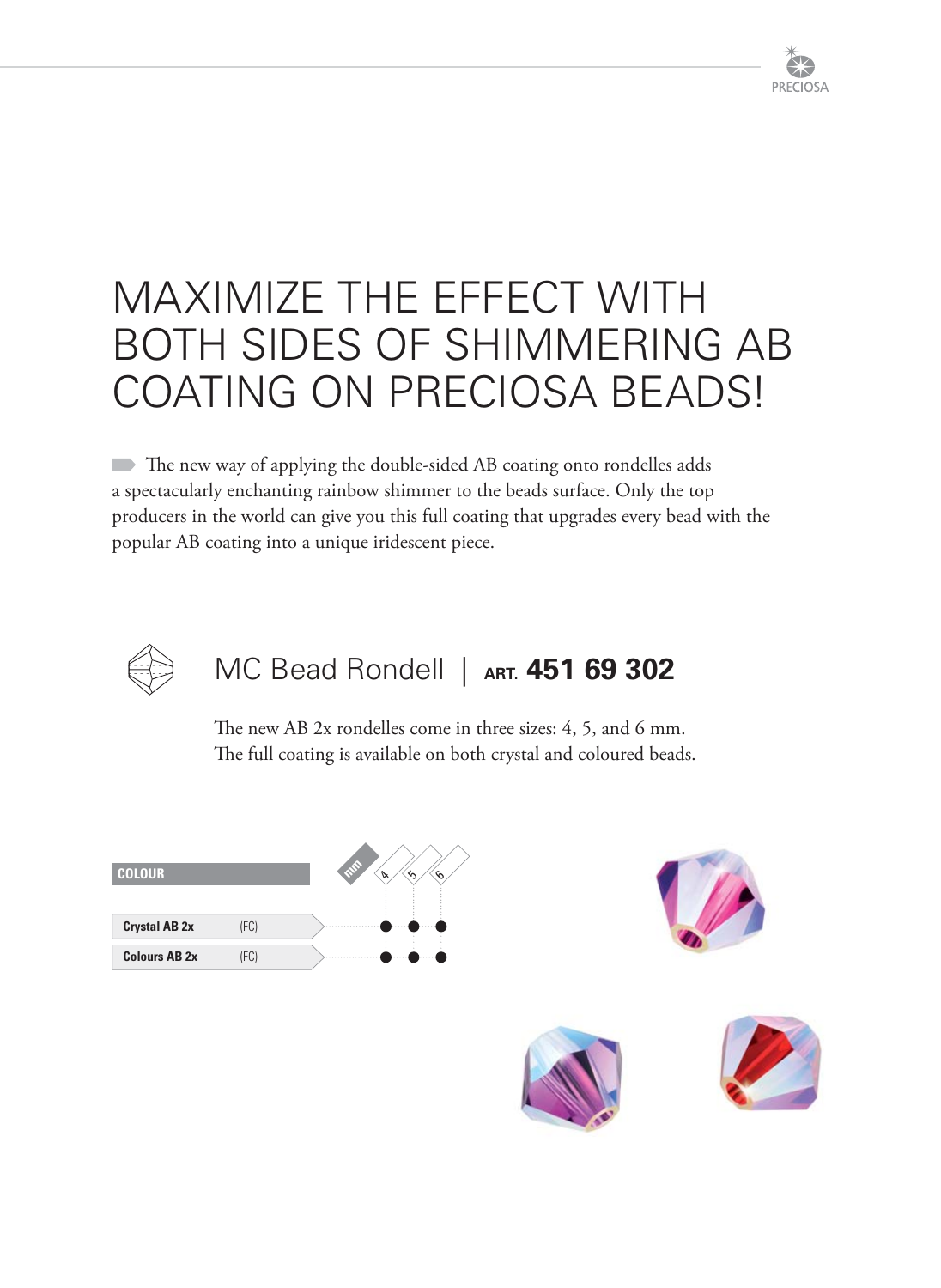*Nacre pearls shine in a palette of bright new colours!*

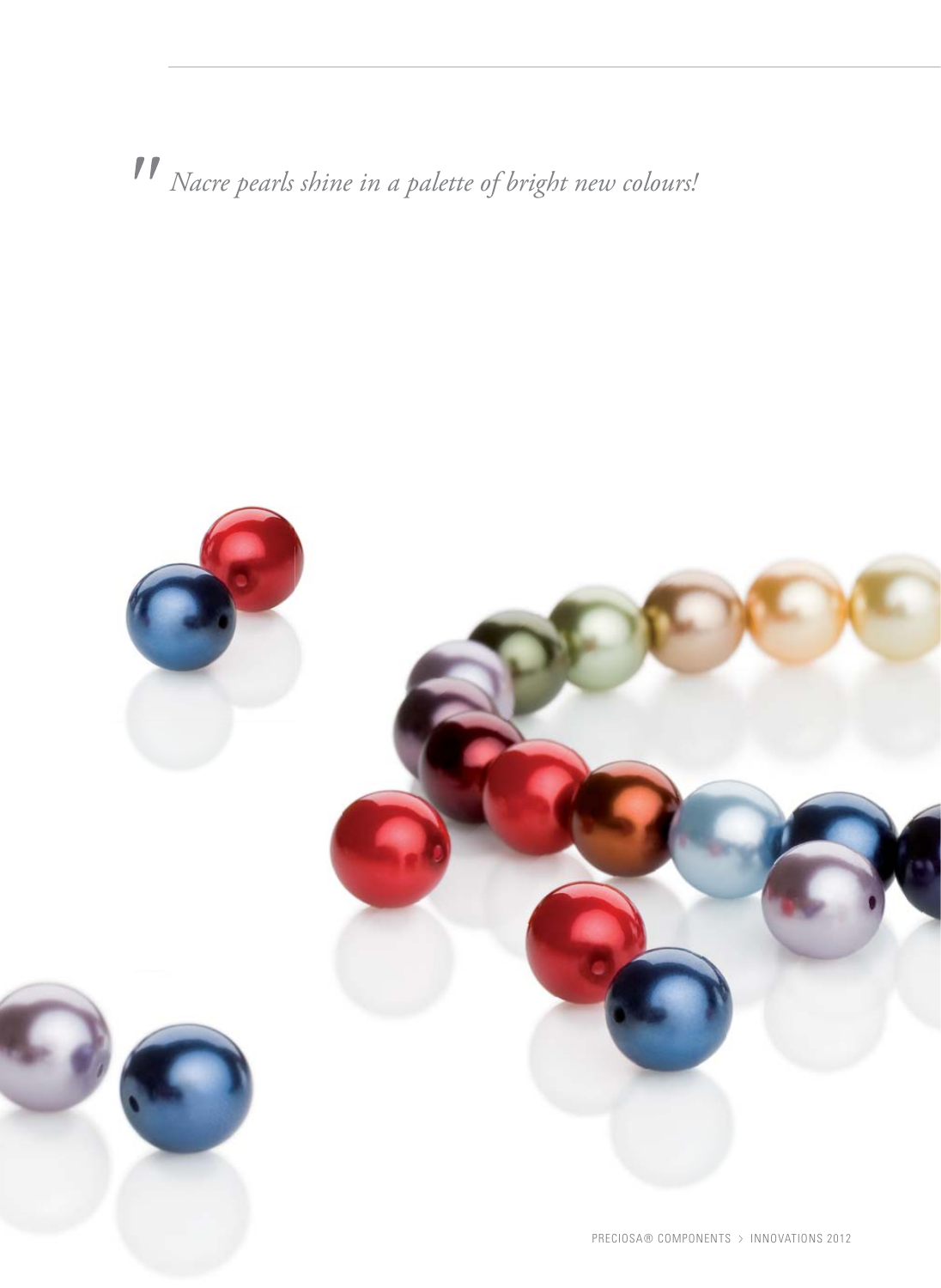

# NACRE PEARLS

Preciosa pearls, designed to imitate real pearls, were traditionally available in more subtle and natural tones. A multi coloured world and unlimited creativity call for new ideas and new colours even on traditional materials. Preciosa brings a collection of 11 bright new colours finished with the same elegant pearly sheen you have come to expect from our products. Discover an unlimited combination of possibilities for your colourful designs.

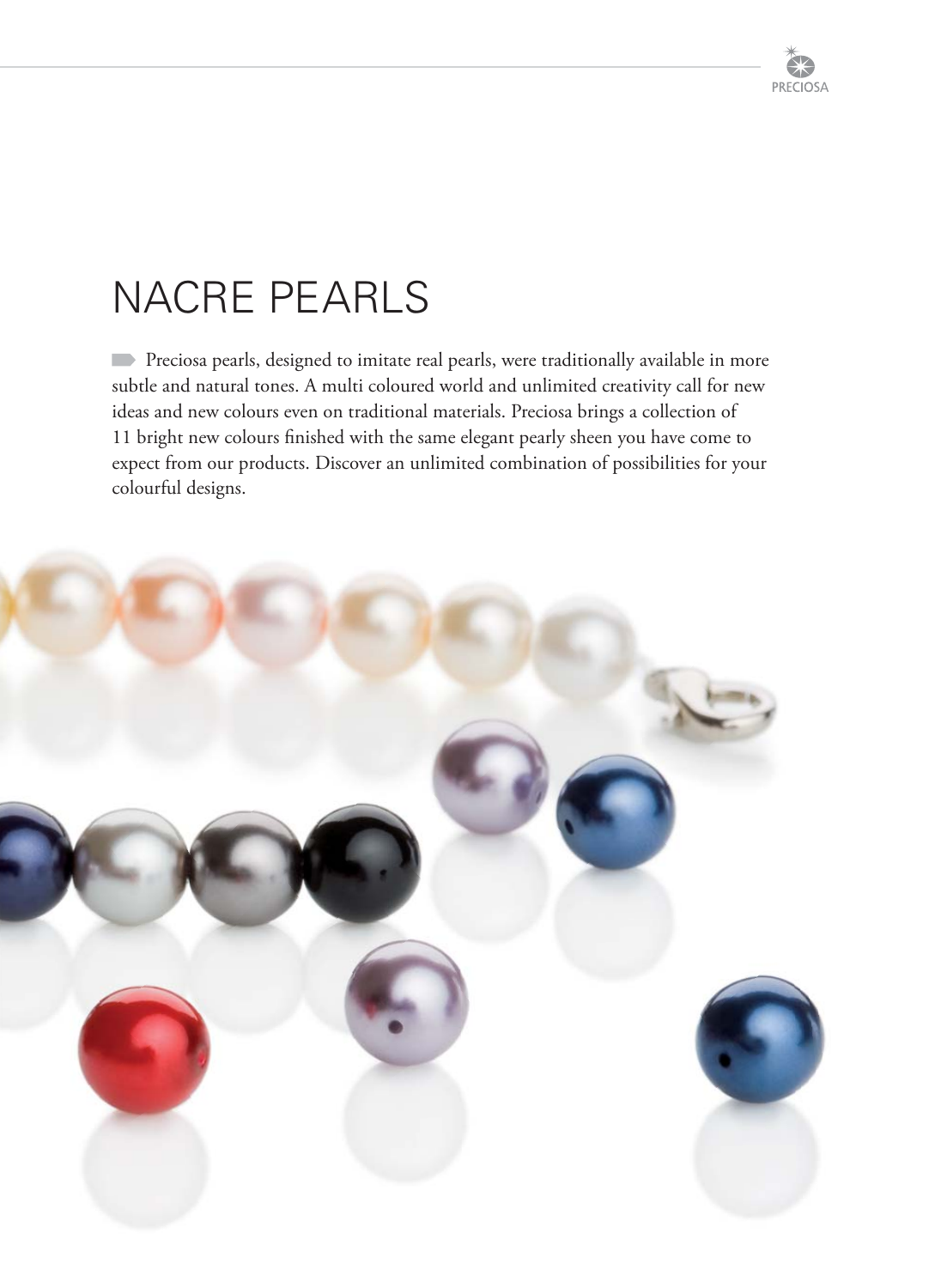#### Colours



Pearl Effect White 70000

Pearl Effect Cream 71000

Pearl Effect Lt. Creamrose 77000

Pearl Effect Creamrose 77500

Pearl Effect Rosaline 77800

Pearl Effect Peach 79000

Pearl Effect Vanilla 71600



Pearl Effect Gold 78600



Pearl Effect Light Green 75700



Pearl Effect Dark Green 75800



Pearl Effect Lavender 72000





Pearl Effect Bordeaux 79900

Pearl Effect Red 79500



Pearl Effect Light Blue 73000 Pearl Effect Blue

78900

73300

Pearl Effect Dark Copper



Pearl Effect Dark Blue 73500





Pearl Effect Dark Grey 74500

Pearl Effect Black 72398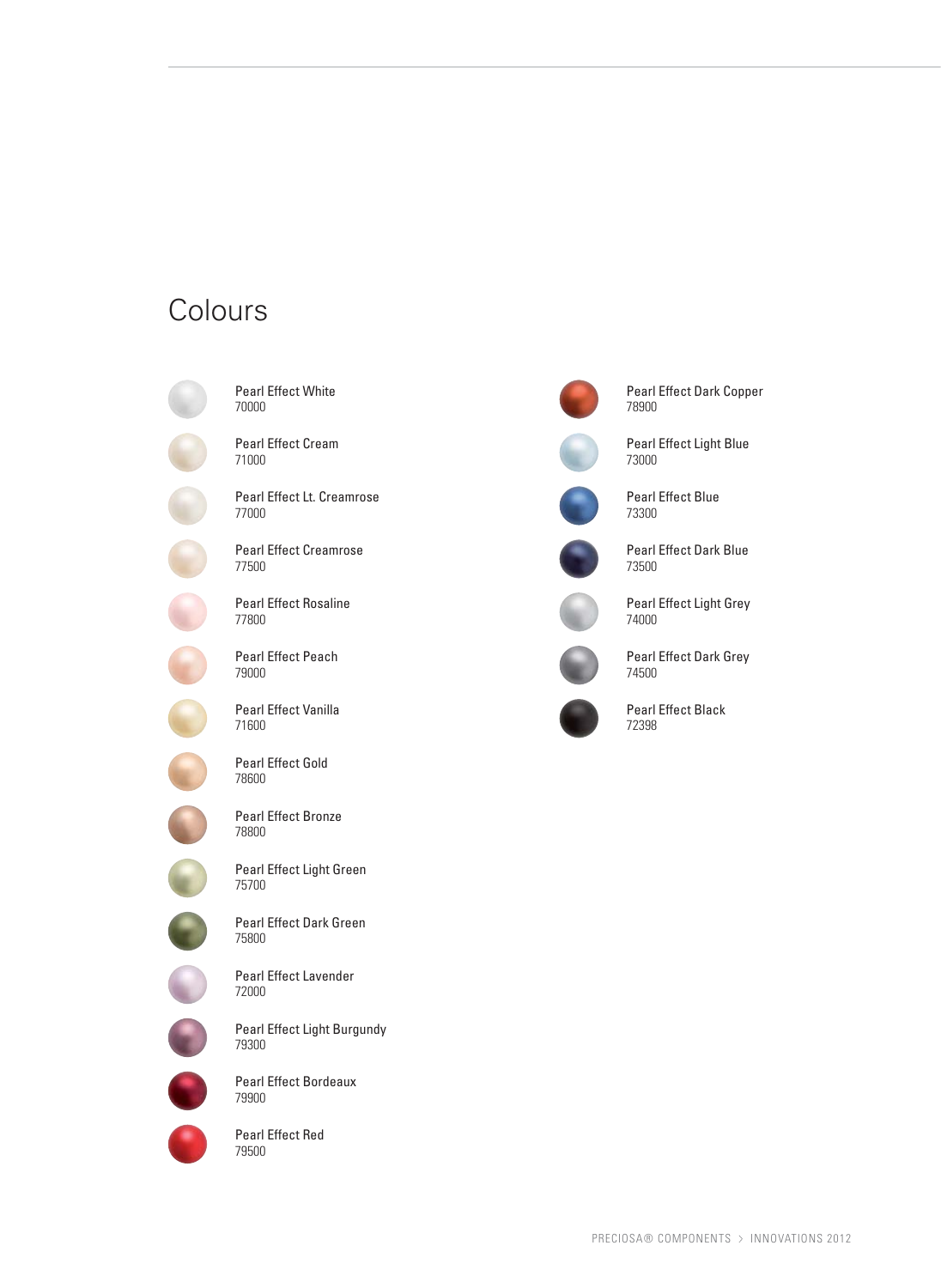



 $\gamma$  $\sim$ 6  $\mathcal{C}$  $\phi$  $\hat{\mathcal{N}}$ 

Pearl Round | **ART. 131 10 011**



Button – Semi | **ART. 131 80 012**

#### **COLOUR mm**

| Pearl Effect White   70000               |  |
|------------------------------------------|--|
| Pearl Effect Cream   71000               |  |
| Pearl Effect Lt. Creamrose<br>77000      |  |
| Pearl Effect Creamrose   77500           |  |
| Pearl Effect Rosaline   77800            |  |
| Pearl Effect Peach   79000               |  |
| Pearl Effect Vanilla   71600             |  |
| Pearl Effect Gold<br>78600               |  |
| Pearl Effect Bronze   78800              |  |
| Pearl Effect Light Green<br>75700        |  |
| Pearl Effect Dark Green<br>75800         |  |
| Pearl Effect Lavender<br>72000           |  |
| Pearl Effect Light Burgundy   79300      |  |
| Pearl Effect Bordeaux   79900            |  |
| Pearl Effect Red   79500                 |  |
| <b>Pearl Effect Dark Copper</b><br>78900 |  |
| Pearl Effect Light Blue   73000          |  |
| Pearl Effect Blue<br>73300               |  |
| <b>Pearl Effect Dark Blue</b><br>73500   |  |
| Pearl Effect Light Grey  <br>74000       |  |
| Pearl Effect Dark Grey<br>74500          |  |
| Pearl Effect Black<br>72398              |  |

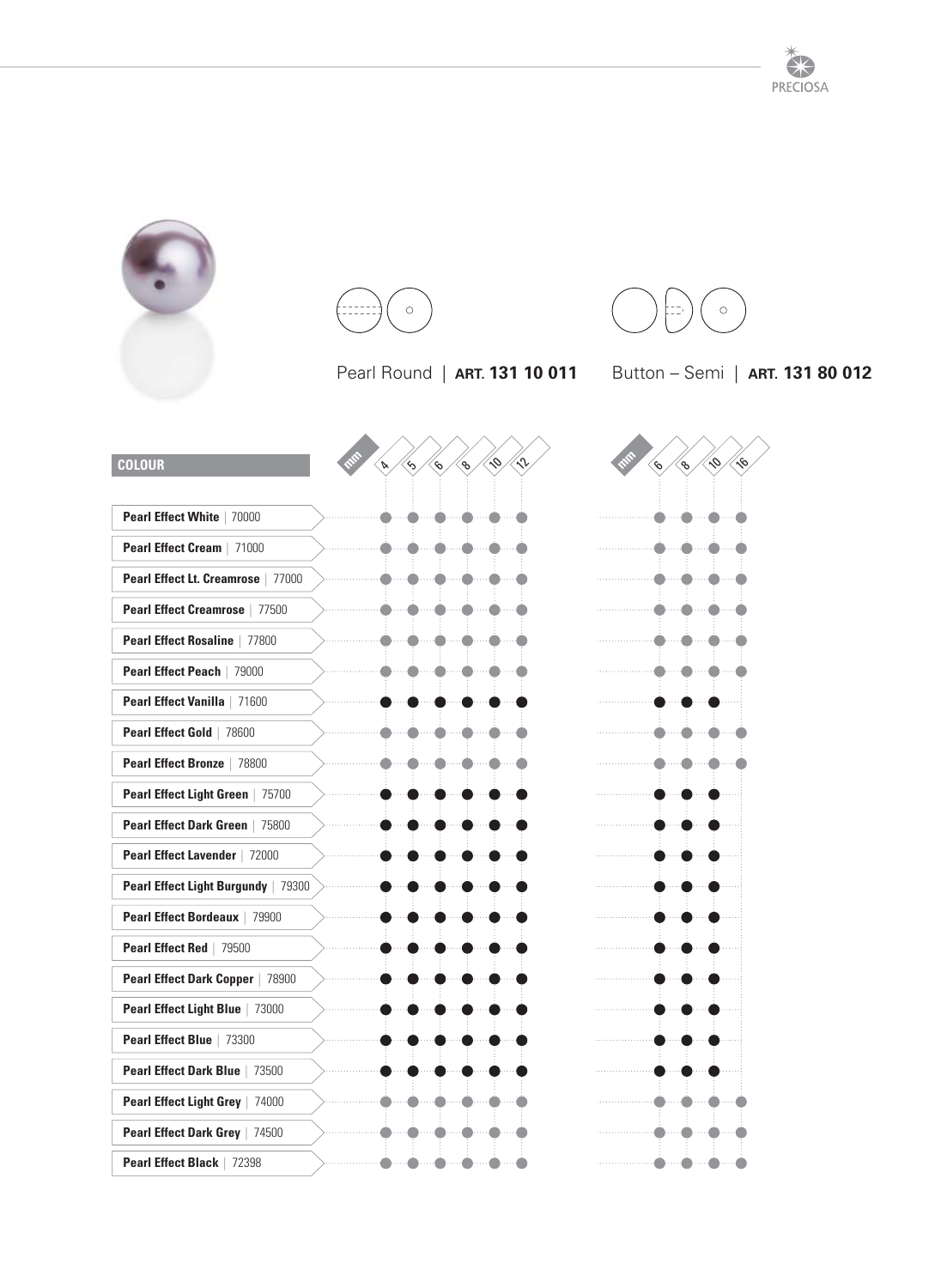



Pearl Round – Semi | **ART. 131 10 012**

| <b>COLOUR</b>                              | ◇<br>ંગ<br>५<br>e,<br>Ġ. |
|--------------------------------------------|--------------------------|
|                                            |                          |
| <b>Pearl Effect White</b><br>70000         |                          |
| <b>Pearl Effect Cream</b><br>71000         |                          |
| <b>Pearl Effect Lt. Creamrose</b><br>77000 |                          |
| <b>Pearl Effect Creamrose</b><br>77500     |                          |
| <b>Pearl Effect Rosaline</b><br>77800      |                          |
| Pearl Effect Peach<br>79000                |                          |
| <b>Pearl Effect Gold</b><br>78600          |                          |
| <b>Pearl Effect Bronze</b><br>78800        |                          |
| <b>Pearl Effect Light Green</b><br>75700   |                          |
| <b>Pearl Effect Lavender</b><br>72000      |                          |
| <b>Pearl Effect Bordeaux</b><br>79900      |                          |
| <b>Pearl Effect Light Blue</b><br>73000    |                          |
| <b>Pearl Effect Light Grey</b><br>74000    |                          |
| Pearl Effect Dark Grey<br>74500            |                          |
| Pearl Effect Black   72398                 |                          |

#### The Pearl Effect by Preciosa is characterized by the following:

- Resistance to abrasion: an important property both during the manufacturing process and for the customer's everyday wear and tear as well
- Resistant to UV light: even long-lasting exposure to the sun does not affect the colour hue or the surface structure of our beads
- Resistant to cosmetics: unlike most pearls available on the market, Preciosa Nacre Pearls are resistant to alcohol-based scents and cosmetics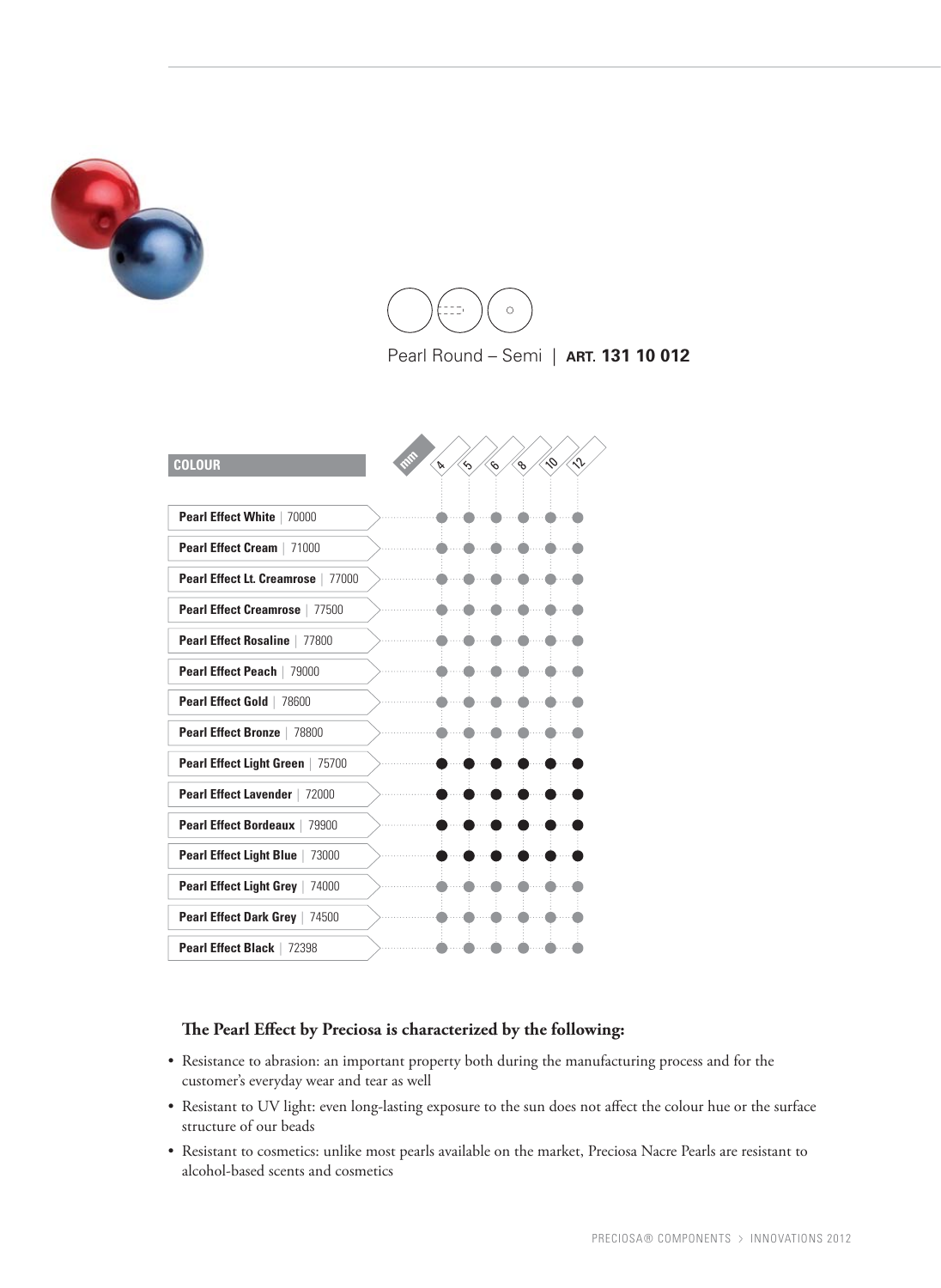



Pear – Semi | **ART. 131 50 012**

Pearl Elliptic | **ART. 131 50 021**



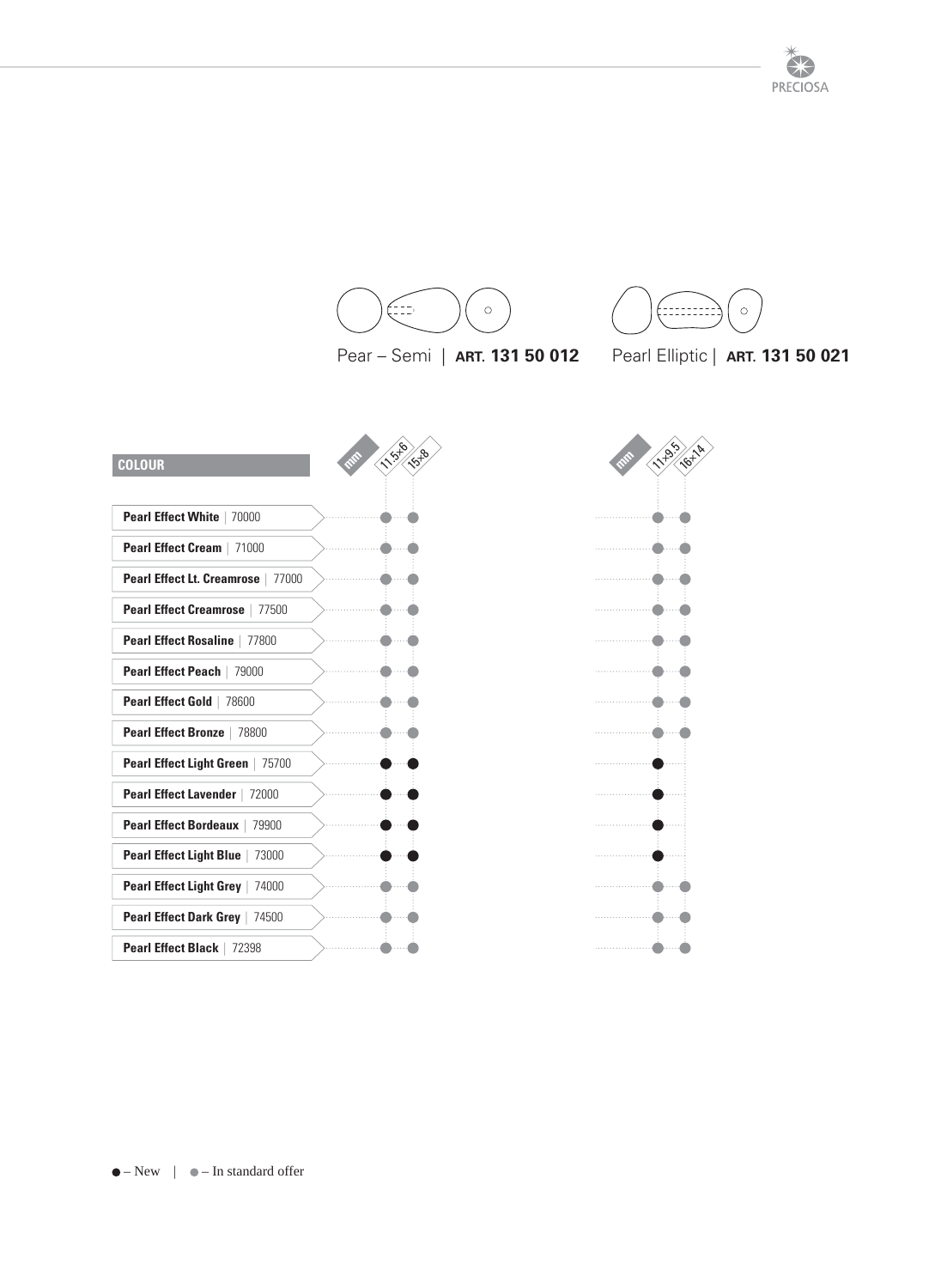*New colours provide new possibilities!*

# CABOCHON HOTFIX

 $\blacksquare$  Integration of original colours with bright new ones also on hotfix cabochons offers an unlimited combination possibilities for your designs. Whatever you wish - be it elegant, natural tones or vibrant, rich colours - Preciosa has them for you.

#### Colours



Pearl Effect White 70058

Pearl Effect Cream 71058

Pearl Effect Lt. Creamrose 77058



Pearl Effect Rosaline 77858

Pearl Effect Peach



79058

Pearl Effect Vanilla

71658 Pearl Effect Gold



78658



Pearl Effect Light Green 75758



Pearl Effect Dark Green 75858



Pearl Effect Lavender 72058



Pearl Effect Light Burgundy 79358



Pearl Effect Bordeaux 79958



Pearl Effect Red 79558



Pearl Effect Dark Copper 78958



Pearl Effect Light Blue 73058



73358



Pearl Effect Dark Blue 73558



Pearl Effect Light Grey 74158



Pearl Effect Dark Grey 74558



Pearl Effect Black 72358



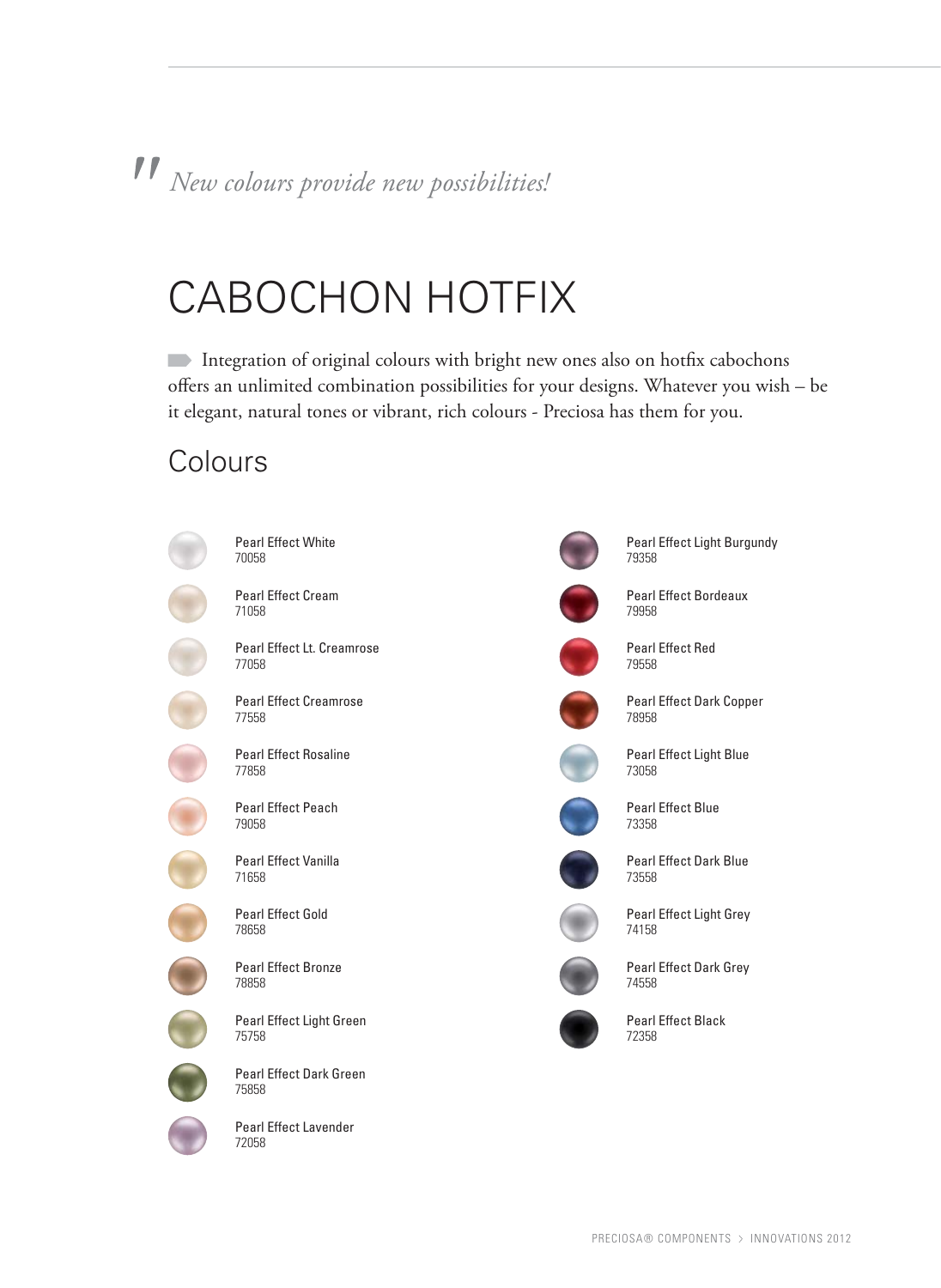# Round Cabochon | **ART. 131 11 030**

| <b>COLOUR</b>                            | ە<br>५<br>$\mathbf{v}$<br>$\delta$ |
|------------------------------------------|------------------------------------|
|                                          |                                    |
| Pearl Effect White   70058               | (HF)                               |
| Pearl Effect Cream<br>71058              | (HF)                               |
| Pearl Effect Lt. Creamrose<br>77058      | (HF)                               |
| Pearl Effect Creamrose<br>77558          | (HF)                               |
| Pearl Effect Rosaline<br>77858           | (HF)                               |
| Pearl Effect Peach   79058               | (HF)                               |
| Pearl Effect Vanilla<br>71658            | (HF)                               |
| Pearl Effect Gold   78658                | (HF)                               |
| Pearl Effect Bronze<br>78858             | (HF)                               |
| Pearl Effect Light Green  <br>75758      | (HF)                               |
| Pearl Effect Dark Green  <br>75858       | (HF)                               |
| Pearl Effect Lavender<br>72058           | (HF)                               |
| Pearl Effect Light Burgundy   79358      | (HF)                               |
| Pearl Effect Bordeaux<br>79958           | (HF)                               |
| Pearl Effect Red<br>79558                | (HF)                               |
| <b>Pearl Effect Dark Copper</b><br>78958 | (HF)                               |
| <b>Pearl Effect Light Blue</b><br>73058  | (HF)                               |
| Pearl Effect Blue   73358                | (HF)                               |
| <b>Pearl Effect Dark Blue</b><br>73558   | (HF)                               |
| <b>Pearl Effect Light Grey</b><br>74058  | (HF)                               |
| <b>Pearl Effect Dark Grey</b><br>74558   | (HF)                               |
| Pearl Effect Black  <br>72358            | (HF)                               |

#### **NOTE:**

 $\bullet$  – New  $| \bullet$  – In standard offer  $(HF)$  – Hotfix (Iron-On)